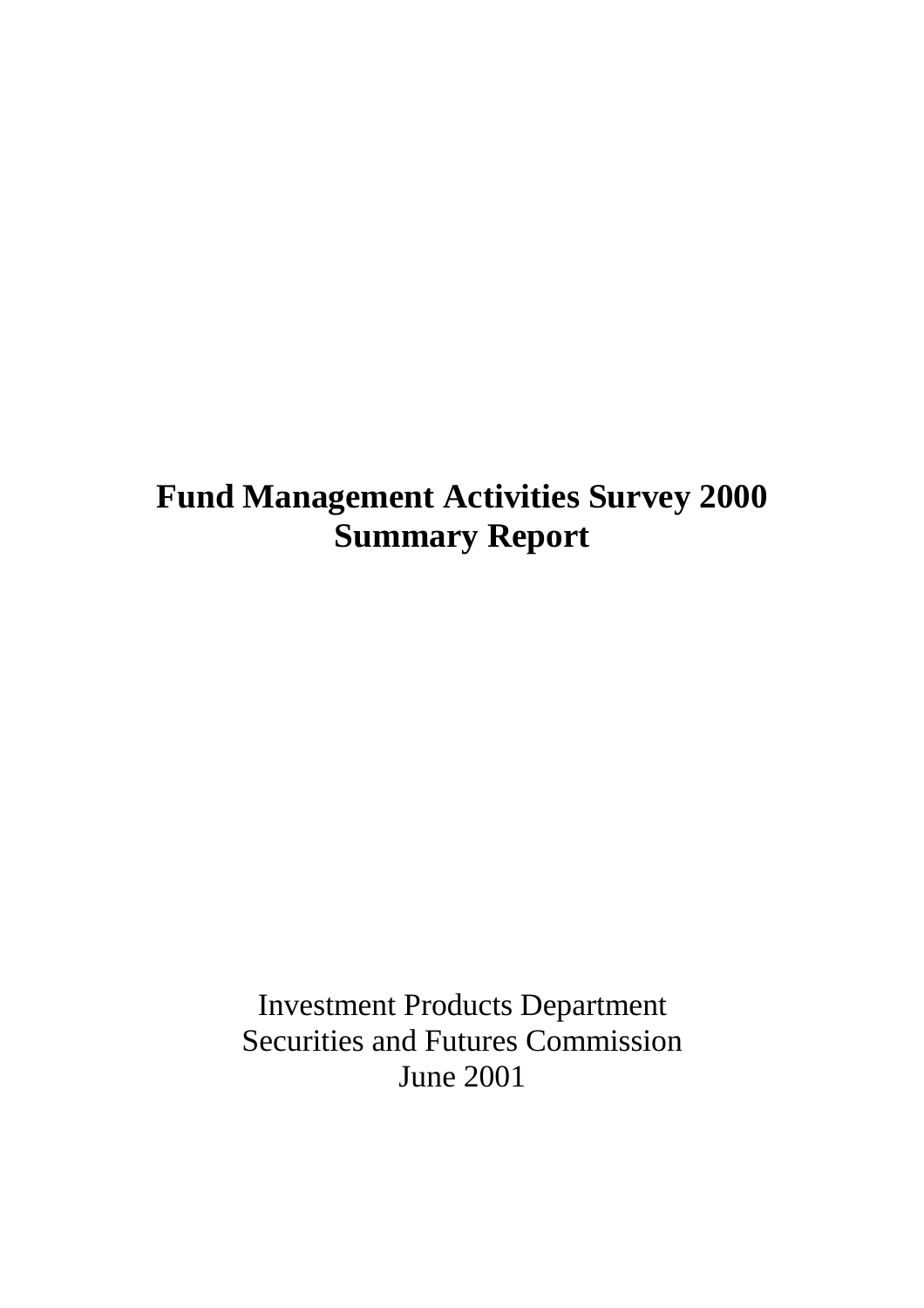## Executive Summary

The Securities and Futures Commission (SFC) has conducted a survey of fund management activities in Hong Kong as of 31 December 2000. The major findings are:

- Total assets under management amounted to HK\$1,485 billion, a decrease of 57% from a year ago. The drop was largely due to the restructuring of a very substantial overseas registrant, and partly because of lower equity prices and a generally more difficult business environment.
- Total assets managed in Hong Kong dropped by a smaller extent of 18% to \$626 billion.
- A larger proportion of total assets under management was managed in Hong Kong – doubling to 42%.
- About 27% of total assets under management were attributable to Hong Kong investors.
- The number of fund management companies increased to 203 from 183 a year earlier.
- As background, the number of funds and other collective investment schemes authorised by the SFC reached a record 2,267 as of 31 March 2001, 26% higher than that of a year earlier.
- Since the beginning of 2000, eight more international or local firms had become approved management companies under the Code on Unit Trusts and Mutual Funds<sup>1</sup>. The total number of such approved groups or companies was 97, with eight more applications awaiting approval<sup>2</sup>.

## **Introduction**

- 1. The Fund Management Activities Survey (FMAS) collects information on fund management activities in Hong Kong in order to better understand the current state of the sector and with a longer term view to building a comprehensive industry database for regulatory and market facilitation purposes.
- 2. The first such survey, for the year ended 31 December 1999, was conducted in the first half of last year. The findings of FMAS 1999 were published in July  $2000^3$ .
- 3. With the experience gained in FMAS 1999, the questionnaire was modified for FMAS 2000, with clearer definition of terms. Some additional questions were added to enhance the value of the survey.

 $\overline{a}$ 

<sup>&</sup>lt;sup>1</sup> Under the Code, every collective investment scheme for which authorisation is requested must in general appoint a management company acceptable to the SFC.

 $^{2}$  As of 31 May 2001.

<sup>&</sup>lt;sup>3</sup> A number of firms had subsequently reported that errors had been made in the FMAS 1999 returns. The errors were generally minor. The FMAS 1999 figures quoted in this report have been adjusted, where possible, for the errors. An adjusted summary of the aggregate figures of FMAS 1999 is attached.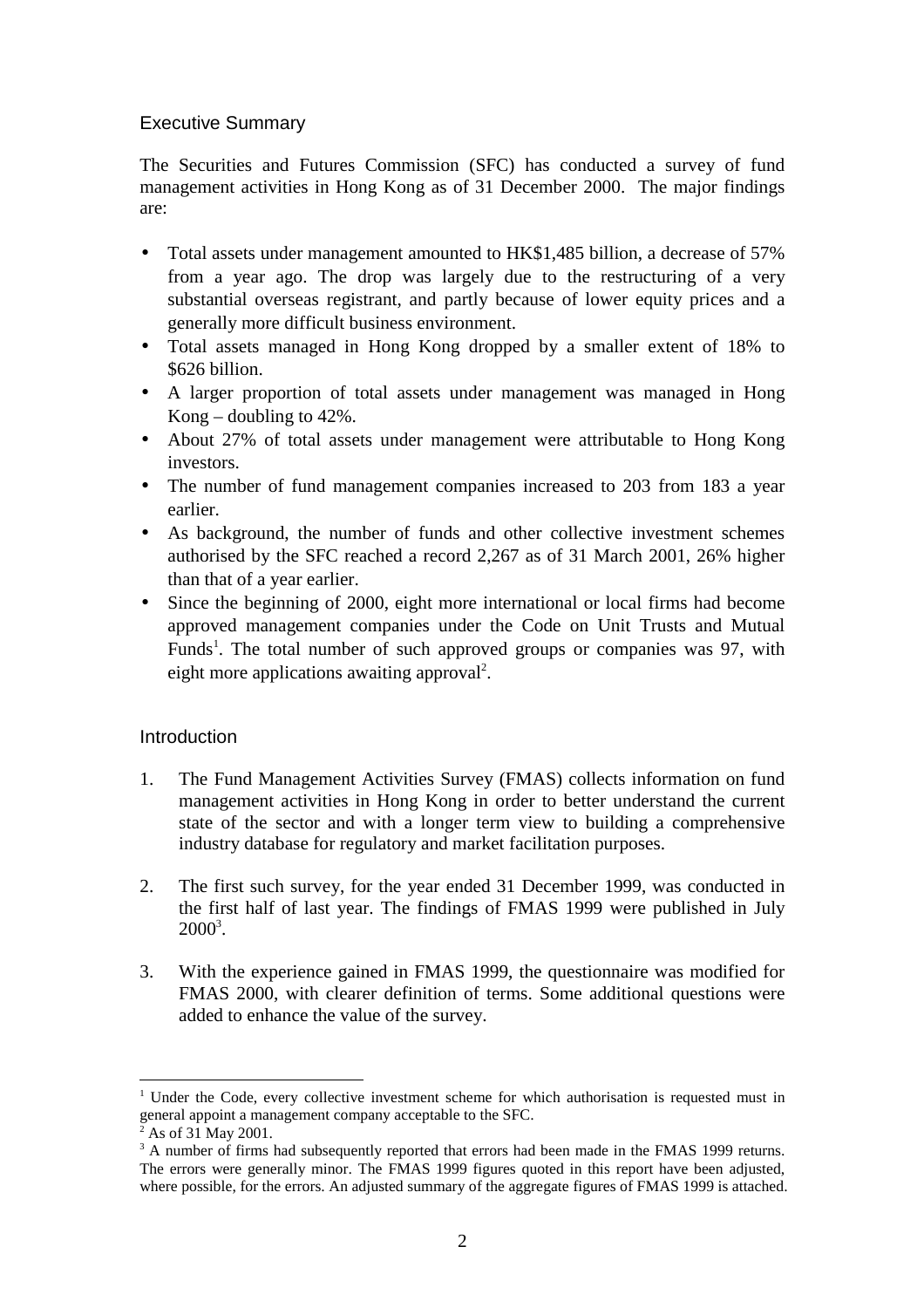#### Responses

- 4. The FMAS was conducted together with the annual Licensing surveys of registrants and exempt persons. A total of 203 registrants or exempt persons whose primary investment advisory business was fund management – managing funds or portfolios, and/or giving advice on investment – had responded to the Licensing surveys<sup>4</sup>. This represents an increase of 20 respondents from the 183 a year ago.
- 5. SFC registrants and exempt persons were asked to respond to the FMAS if they were engaged primarily in managing funds or portfolios<sup>5</sup>.

## Findings<sup>6</sup>

| Some main aggregate figures of FMAS 2000<br>(as of 31 December 2000)                                                       |                |
|----------------------------------------------------------------------------------------------------------------------------|----------------|
|                                                                                                                            |                |
|                                                                                                                            | $$^{\circ}000$ |
| Total assets under management by the company $= (A)$<br>Where $A = B + C$                                                  | 1,485,179,586  |
| Amount of assets directly managed by the company in<br>Hong Kong $=(B)$                                                    | 622,920,042    |
| Amount of assets sub-contracted or delegated to other<br>offices/third parties for management = $(C)$<br>Where $C = D + E$ | 862,259,544    |
| Amount of assets sub-contracted or delegated to other<br>offices/third parties in Hong Kong for management $=$<br>(D)      | 3,536,222      |
| Amount of assets sub-contracted or delegated to other<br>offices/third parties overseas for management = $(E)$             | 858,723,322    |
| Total assets managed in Hong $Kong = (F)$<br>Where $F = B + D$                                                             | 626,456,264    |

6. Some main aggregate figures are in the following table<sup>7</sup>.

<sup>4</sup> Figures as of 8 June 2001. The figures are subject to further confirmation and the full results of the Licensing surveys will be published soon.

<sup>&</sup>lt;sup>5</sup> Assets managed by registrants or exempt persons who did not declare advisory or management of funds as their primary business (e.g. banks) were not included in the results. According to the Hong Kong Monetary Authority, the aggregate size of discretionary portfolios handled by Authorised Institutions for private banking clients was \$22 billion as at the end of 2000, while that of nondiscretionary portfolios was \$351 billion.

<sup>6</sup> All figures are in Hong Kong dollars unless otherwise specified.

<sup>&</sup>lt;sup>7</sup> The aggregate figures are based on information in a total of 160 returns from respondents. Figures in FMAS 1999 were compiled from 150 returns.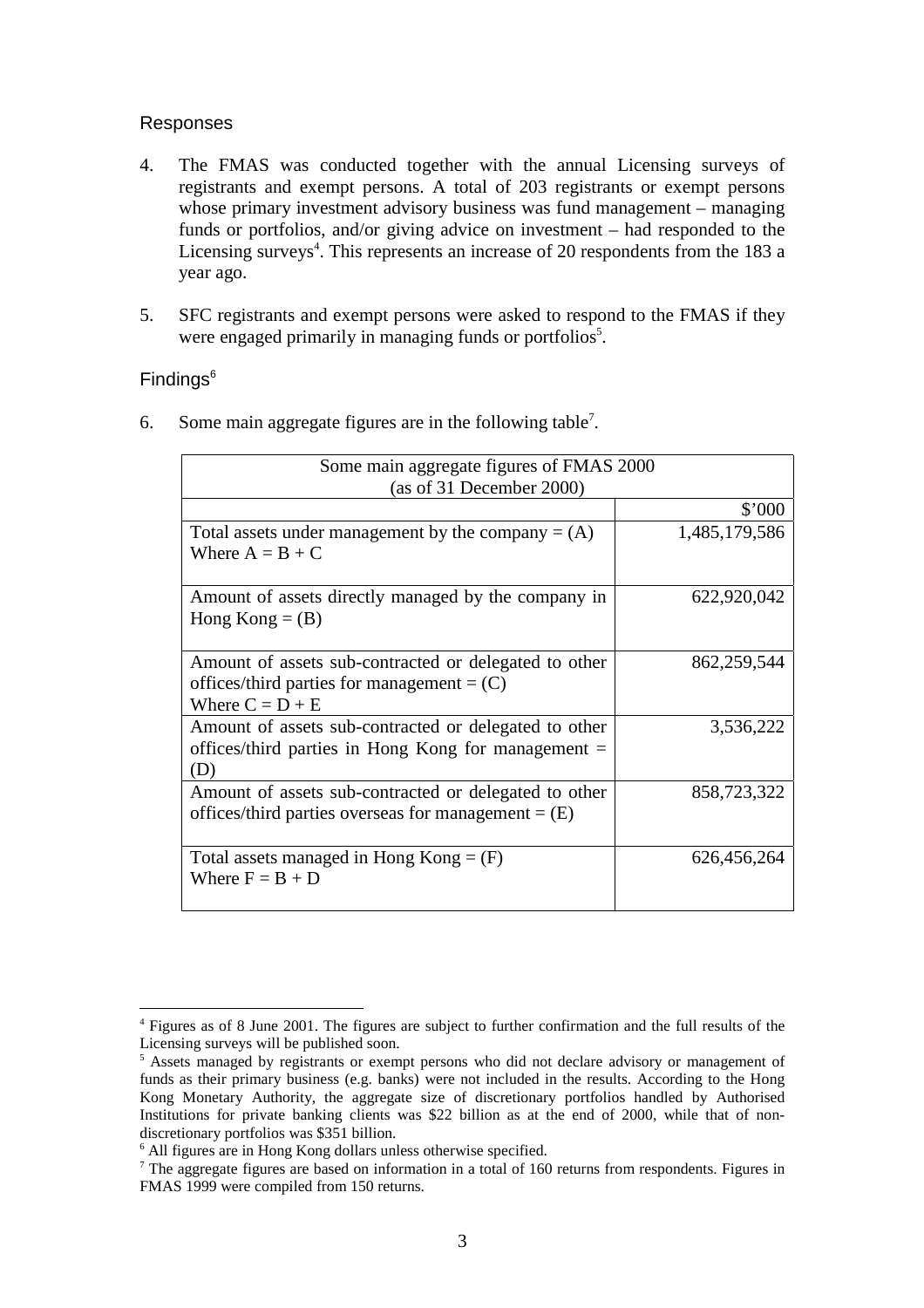#### *Total assets under management by the respondents*

7. Total assets under management (AUM) at the end of 2000 amounted to \$1,485 billion (see Chart 1). This comprised \$626 billion of assets managed in Hong Kong (42%) and \$859 billion of assets sub-contracted or delegated to other offices/third parties overseas for management (58%).



- 8. Total AUM in FMAS 2000 was 57% lower than the \$3,492 billion reported in FMAS 1999. The main reason was a "domestication" exercise by a registrant during last year, which is explained below. Respondents also generally indicated that the drop in AUM was attributable to the fall in equities value and the more competitive and difficult business environment in 2000.
- 9. A very substantial part of the drop in AUM was due to an overseas-incorporated SFC registrant "domesticating" its Hong Kong business in 2000. A new entity was incorporated in Hong Kong and became a SFC registrant. Assets previously managed by the company's Hong Kong branch were transferred to the new entity, and the company ceased to be registered. While the company responded to the FMAS 1999 with its total AUM (with assets mostly managed outside of Hong Kong), only assets managed by the new Hong Kong registrant were reported in FMAS 2000. The group said the incorporation of an entity to seek SFC registrant status demonstrated its commitment to its activities in Hong  $Kong<sup>8</sup>$ .
- 10. Another commonly cited reason for the lower AUM was the fall in equities prices. Certain major indices suffered significant drops over the past year<sup>9</sup>.

 $\overline{a}$ 

<sup>&</sup>lt;sup>8</sup> Figures reported to the FMAS are confidential and only published in aggregate form. The SFC is therefore unable to publish a separate analysis of the drop in AUM due to this factor.

<sup>&</sup>lt;sup>9</sup> Falls in major equities indices during 2000: MSCI World – 10.77%; Dow Jones Industrial Average – 6.18%; FTSE 100 – 10.21%; MSCI Asia Pacific ex Japan – 24.81%; Hang Seng Index – 11%. It should be noted that fund assets were not only invested in equities.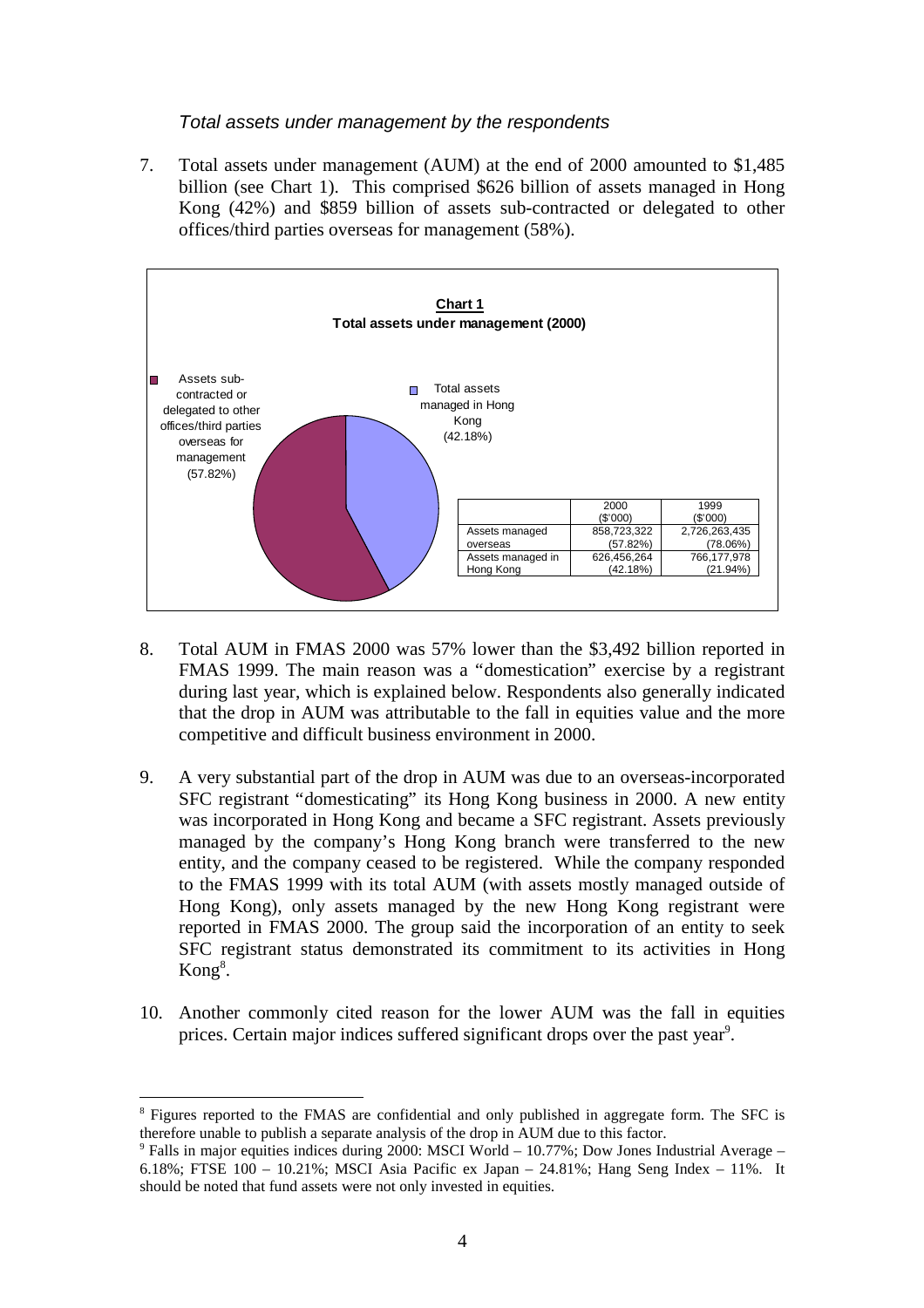- 11. Despite the lower AUM, there are still encouraging signs that Hong Kong's status as a leading assets management centre in the region is not eroded.
- 12. Firstly, there was an increase of 20 firms engaging primarily in fund management to 203 firms, compared to 183 a year ago. On the retail funds side, eight more international or local firms had become approved management companies under the Code on Unit Trusts and Mutual Funds since the beginning of 2000. The total number of such approved management groups or companies was 97 as of 31 May 2001, with eight more applications awaiting approval.
- 13. Secondly, the drop in total assets managed in Hong Kong at the end of 2000, which will be discussed below, was much more moderate than that of the total AUM and in line with stock market falls in this region.
- 14. Thirdly, the number of SFC authorised unit trusts and other collective investment schemes reached a record 2,267 as of 31 March 2001, 26% higher than that of a year earlier. Among the authorised products were 263 master trust schemes and pooled investment funds for the purpose of Mandatory Provident Fund (MPF). The industry is expected to grow with the increasing contributions to MPF schemes and increased awareness of investment funds following the implementation of MPF.

## *Total assets managed in Hong Kong*

- 15. Total assets managed in Hong Kong amounted to \$626 billion, a decrease of 18% from a year ago (see Chart 2). This compared to the decline of 57% for total AUM. It should be noted that the domestication event mentioned before did not affect the total assets managed in Hong Kong because the assets originally managed by the ex-registrant's Hong Kong branch were essentially transferred to the new company, which is a current SFC registrant.
- 16. Notwithstanding the drop in AUM, it is noted that a significantly larger proportion of the assets was managed in Hong Kong – doubling to 42% at the end of 2000 (see Chart 1).

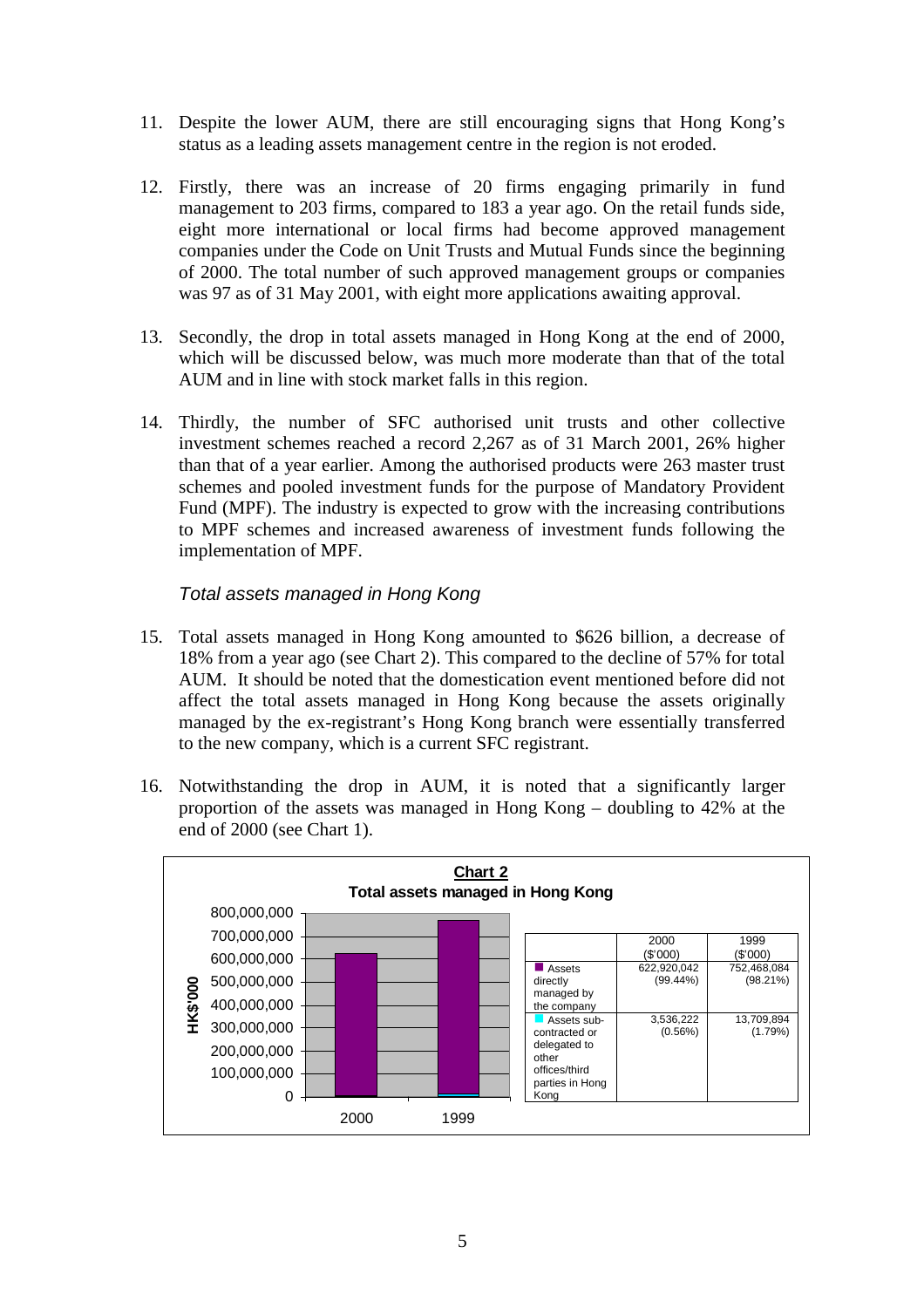17. More than 99% of the assets managed in Hong Kong were directly managed by the respondents, with the remainder sub-contracted or delegated to other offices/third parties in Hong Kong for management.

#### *Assets under management (by types of funds)*

- 18. Chart 3 shows the proportions of assets under management by types of funds. The largest share was institutional funds (64.81%), followed by pension funds (19.53%), SFC authorised retail funds (13.40%) and private client funds (2%).
- 19. Similarly, Chart 4 shows the proportions of total assets managed in Hong Kong by types of funds. Institutional funds accounted for 51.51%, followed by 22.3% and 21.74% respectively for SFC authorised retail funds and pension funds.



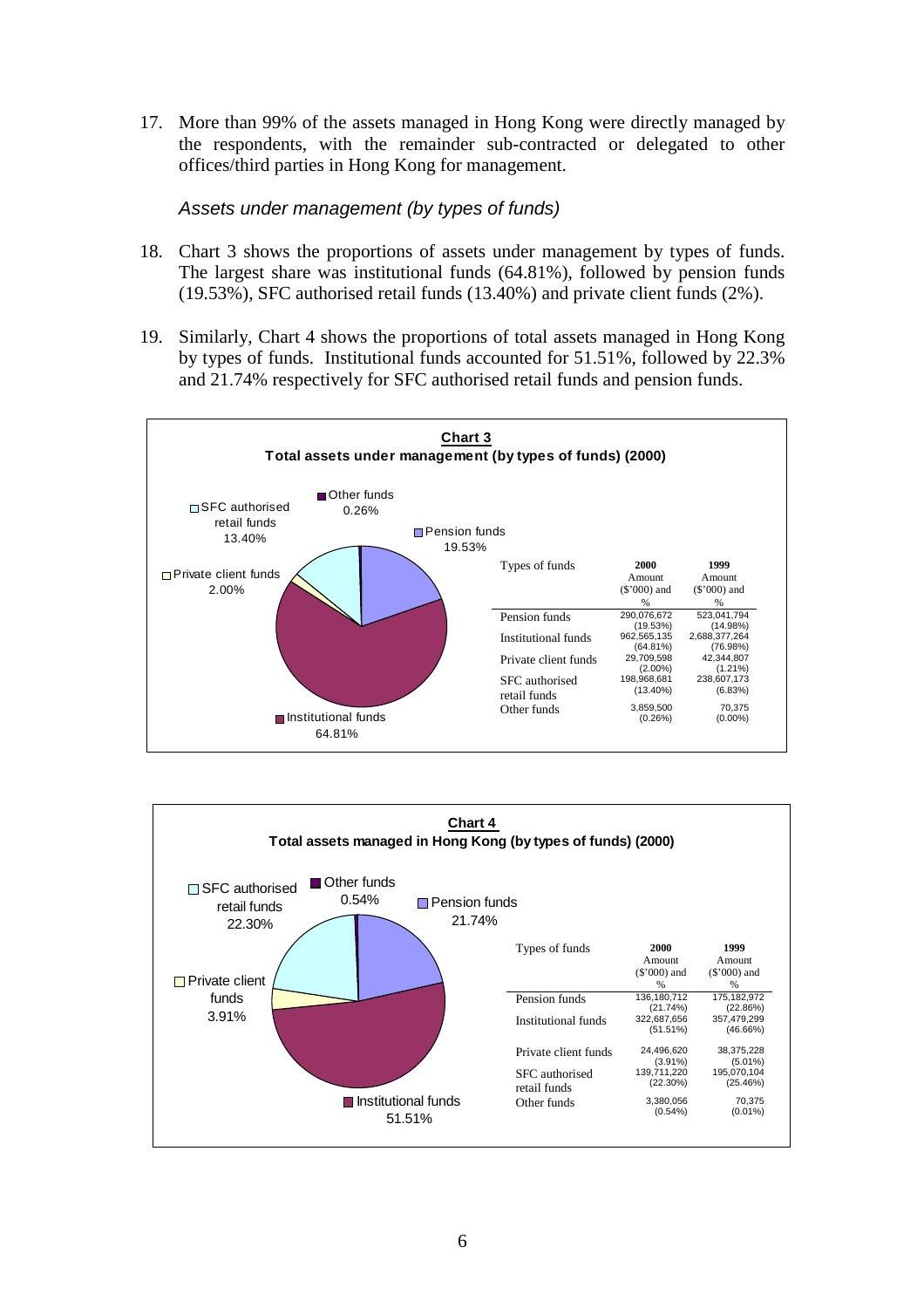

20. Chart 5 and Table 1 give more details and comparisons.

**Table 1**: Types of funds (by where the assets were managed)

|             | Pension funds |         | Institutional funds |           | Private client |        | SFC authorised |         | Other funds |          |
|-------------|---------------|---------|---------------------|-----------|----------------|--------|----------------|---------|-------------|----------|
|             |               |         |                     |           | funds          |        | retail funds   |         |             |          |
|             | 2000          | 1999    | 2000                | 1999      | 2000           | 1999   | 2000           | 1999    | 2000        | 1999     |
| Assets      | 136.181       | 175.183 | 322.688             | 357.479   | 24.497         | 38.375 | 139.711        | 195.070 | 3.380       | 70       |
| managed     | (46.95)       | (33.49) | (33.52)             | (13.30)   | (82.45)        | 90.63  | (70.22)        | (81.75) | (87.58)     | (100)    |
| in Hong     |               |         |                     |           |                |        |                |         |             |          |
| Kong        |               |         |                     |           |                |        |                |         |             |          |
| (\$million) |               |         |                     |           |                |        |                |         |             |          |
| Assets      | 153,896       | 347,859 | 639,877             | 2,330,898 | 5.213          | 3.970  | 59.257         | 43,537  | 479         | $\Omega$ |
| managed     | (53.05)       | (66.51) | (66.48)             | (86.70)   | (17.55)        | (9.37) | (29.78)        | (18.25) | (12.42)     | (0)      |
| overseas    |               |         |                     |           |                |        |                |         |             |          |
| (\$million) |               |         |                     |           |                |        |                |         |             |          |
| Total       | 290.077       | 523,042 | 962,565             | 2,688,377 | 29,710         | 42,345 | 198,969        | 238.607 | 3,860       | 70       |
| assets      | (100)         | (100)   | (100)               | (100)     | (100)          | (100)  | (100)          | (100)   | (100)       | (100)    |
| under       |               |         |                     |           |                |        |                |         |             |          |
| manage-     |               |         |                     |           |                |        |                |         |             |          |
| ment        |               |         |                     |           |                |        |                |         |             |          |
| (\$million) |               |         |                     |           |                |        |                |         |             |          |

Figures in brackets represent % of assets under management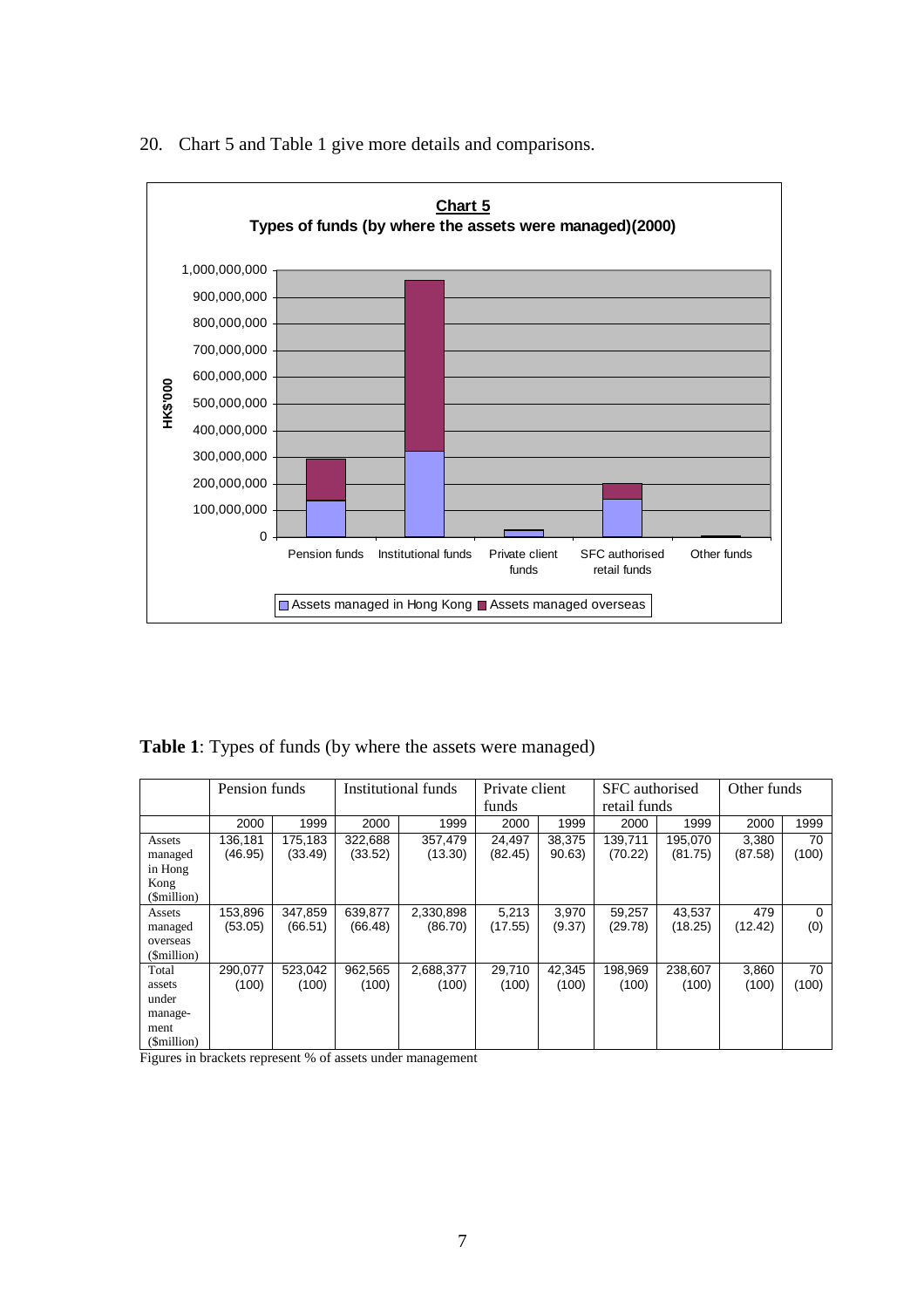- 21. SFC authorised retail funds, at \$199 billion, saw the mildest fall of  $16.61\%^{10}$ . Respondents said it was partly due to net redemptions during a year of difficult market conditions $11$ .
- 22. The findings also show that SFC authorised retail funds represented a growing proportion of total AUM to 13.4%, from 6.83% at the end of 1999 (see Chart 3). The majority of SFC authorised retail funds reported in the survey were managed in Hong Kong (70.22%) (see Table 1).
- 23. Similar to that in 1999, institutional funds constituted a majority of total AUM as at the end of 2000. The lower amount of assets was largely due to the domestication event, as explained earlier. Nevertheless, the event did not significantly impact on the amount of institutional funds managed in Hong Kong, which fell by 9.75% to \$323 billion.
- 24. Pension funds were \$290 billion and a larger proportion of those was managed in Hong Kong (47% compared to 33.5%).
- 25. The majority of private client funds were managed locally (82.45%). The number of companies managing private client funds increased to 70 from 64 in 1999.
- 26. The only funds reported under "Other Funds" were Government Funds and Charity Funds, totaling \$386 million and \$3,474 million respectively. Those assets together increased by more than 50 times over a year ago. Nearly 90% was managed in Hong Kong.
- 27. Chart 6 illustrates a breakdown by various types of funds and the proportions of total AUM that were pooled and non-pooled. Table 2 shows more details for comparison. Similar to that in FMAS 1999, institutional funds formed the bulk of pooled funds.

 $\overline{a}$ 

<sup>&</sup>lt;sup>10</sup> It should be noted that the fall should have been smaller. It is because some respondents of FMAS 1999 had overstated the retail funds figure by mistakenly including other types of funds. While the figures have been adjusted where possible, a number of respondents failed to recover the relevant 1999 data. With the modification of the questionnaire, it is believed such inadvertent errors can be minimised.

<sup>&</sup>lt;sup>11</sup> It is noted that the total net asset value of all SFC authorised unit trusts and mutual funds increased to \$2,429 billion at the end of 2000, from \$2,331 billion a year ago. The net asset value is different from the \$199 billion as reported by the respondents because many SFC authorised funds are managed by overseas managers that are not SFC registrants or exempt persons and therefore are not included in the FMAS.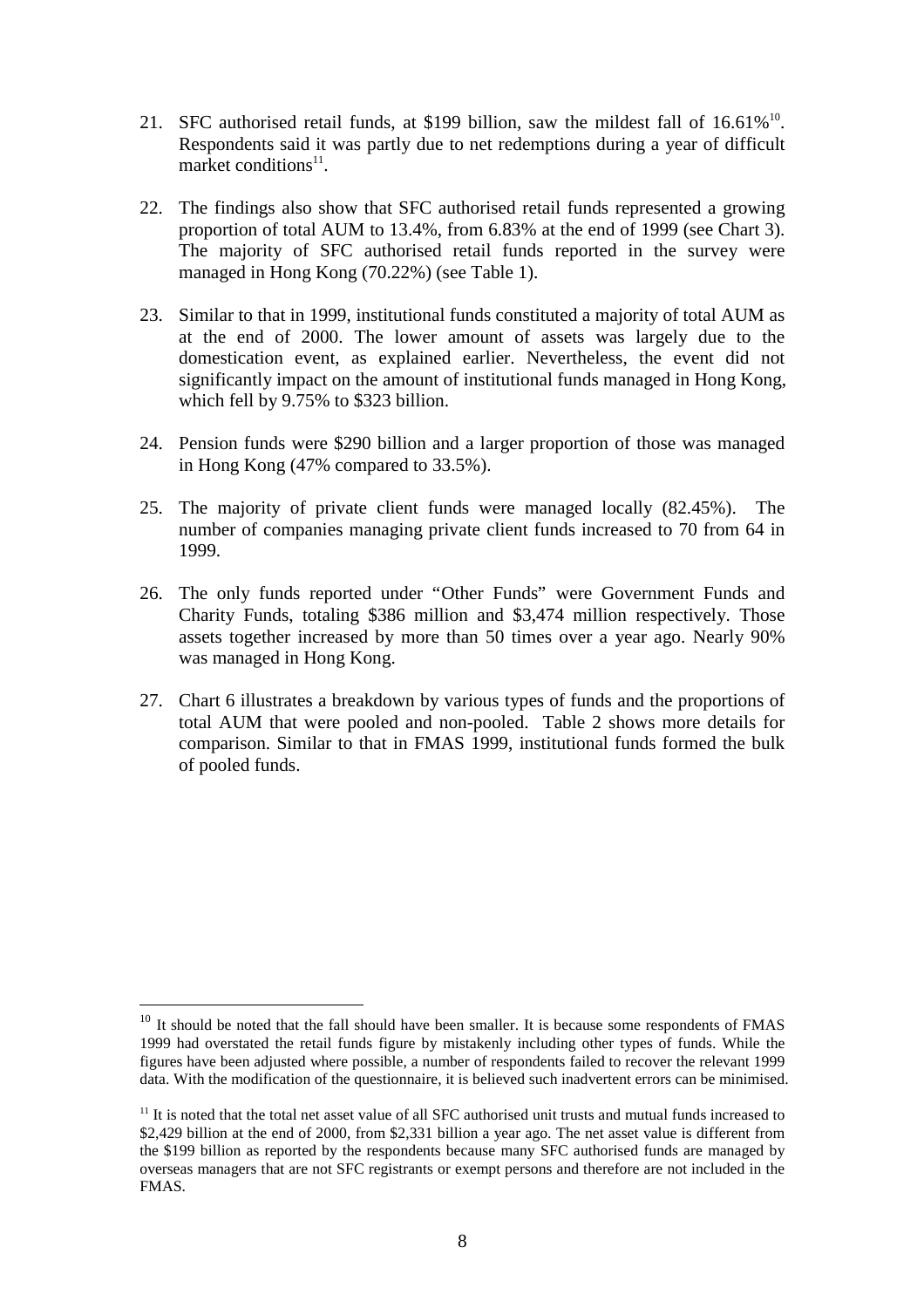

**Table 2**: Types of funds (by pooled funds and non-pooled funds)

|                                                            | Pension funds      |                    | Institutional funds |                      | Private client    |                   | SFC authorised   |                  | Other funds      |               |
|------------------------------------------------------------|--------------------|--------------------|---------------------|----------------------|-------------------|-------------------|------------------|------------------|------------------|---------------|
|                                                            |                    |                    |                     |                      | funds             |                   | retail funds     |                  |                  |               |
|                                                            | 2000               | 1999               | 2000                | 1999                 | 2000              | 1999              | 2000             | 1999             | 2000             | 1999          |
| Non-<br>pooled<br>funds<br>(\$million)                     | 231.630<br>(79.85) | 401.015<br>(76.67) | 402.393<br>(41.80)  | 1,996,281<br>(74.26) | 24.571<br>(82.70) | 33,334<br>(78.72) | $\Omega$<br>(0)  | $\Omega$<br>(0)  | 3.851<br>(99.79) | 20<br>(28.42) |
| Pooled<br>funds<br>(\$million)                             | 58.447<br>(20.15)  | 122.026<br>(23.33) | 560.172<br>(58.20)  | 692.096<br>(25.74)   | 5.138<br>(17.30)  | 9.011<br>(21.28)  | 198.969<br>(100) | 238,607<br>(100) | 8<br>(0.21)      | 50<br>(71.58) |
| Total<br>assets<br>under<br>manage-<br>ment<br>(\$million) | 290.077<br>(100)   | 523.042<br>(100)   | 962,565<br>(100)    | 2,688,377<br>(100)   | 29,710<br>(100)   | 42.344<br>(100)   | 198.969<br>(100) | 238,607<br>(100) | 3,860<br>(100)   | 70<br>(100)   |

Figures in brackets represent % of assets under management

 $\overline{a}$ 

#### *Assets sourced from Hong Kong investors*

28. For the first time, respondents were asked to state how much of the assets under management was attributable to Hong Kong investors<sup>12</sup>. Of the \$1,485 billion of total assets under management,  $$405$  billion<sup>13</sup> or 27.28% was sourced from Hong Kong investors (see Chart 7).

<sup>&</sup>lt;sup>12</sup> Assets attributable to Hong Kong investors include assets sourced from investors with a Hong Kong registered address, and assets which were otherwise known to the respondents to have been sourced from Hong Kong although the investors might not have a Hong Kong registered address.

<sup>&</sup>lt;sup>13</sup> On a per capita basis, the amount sourced from Hong Kong investors was \$59,668, which is equal to 32% of the per capita GDP (\$187,105) of Hong Kong in 2000. As reference, the per capita annual turnover on the Stock Exchange of Hong Kong in 2000 was \$448,831 (240% of the per capita GDP).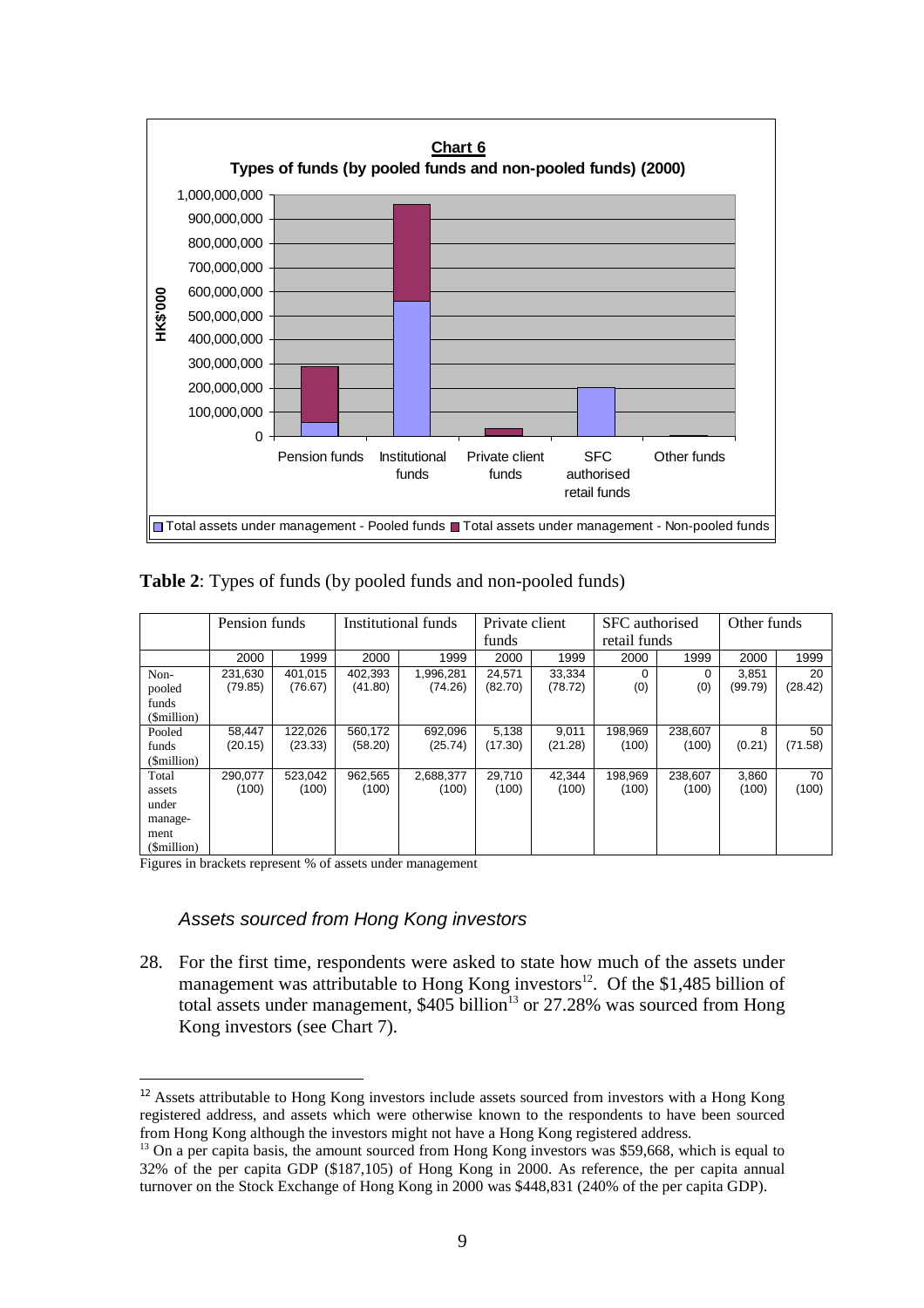

#### *Internet activities*

- 29. For the first time, respondents were asked if they conducted any business activities on the Internet or through other electronic means. The survey found that 23 respondents had carried out advertising or marketing activities on the Internet. Thirteen of these companies managed SFC authorised retail funds $14$ . Two of the respondents further stated that they provided dealing facilities (subscription, redemption and switching) of SFC authorised funds on the Internet.
- 30. One of the respondents indicated that it provided portfolio planning services on its website for investors $^{15}$ .

## *Other findings*

 $\overline{a}$ 

31. Twenty-seven respondents reported that they were regional headquarters. The following countries or places were covered by most of the respondents: Australia, Korea, Mainland China, the Philippines, Singapore and Taiwan. A few respondents, which oversaw a larger area, also covered some or most of the following places: India, Indonesia, Japan, Malaysia, New Zealand and Thailand.

<sup>&</sup>lt;sup>14</sup> There is also extensive use of the electronic media for advertising and/or dealing of SFC authorised funds by intermediaries which are not covered by the FMAS. For example, the SFC has approved a number of banks to advertise and offer authorised funds on their websites. A Hong Kong Investment Funds Association (HKIFA) survey published in May found that 33 of its 46 members operated websites. Most of them provided information for marketing purposes and other information such as fund prices and performances.

<sup>&</sup>lt;sup>15</sup> Other intermediaries may also provide portfolio planning services.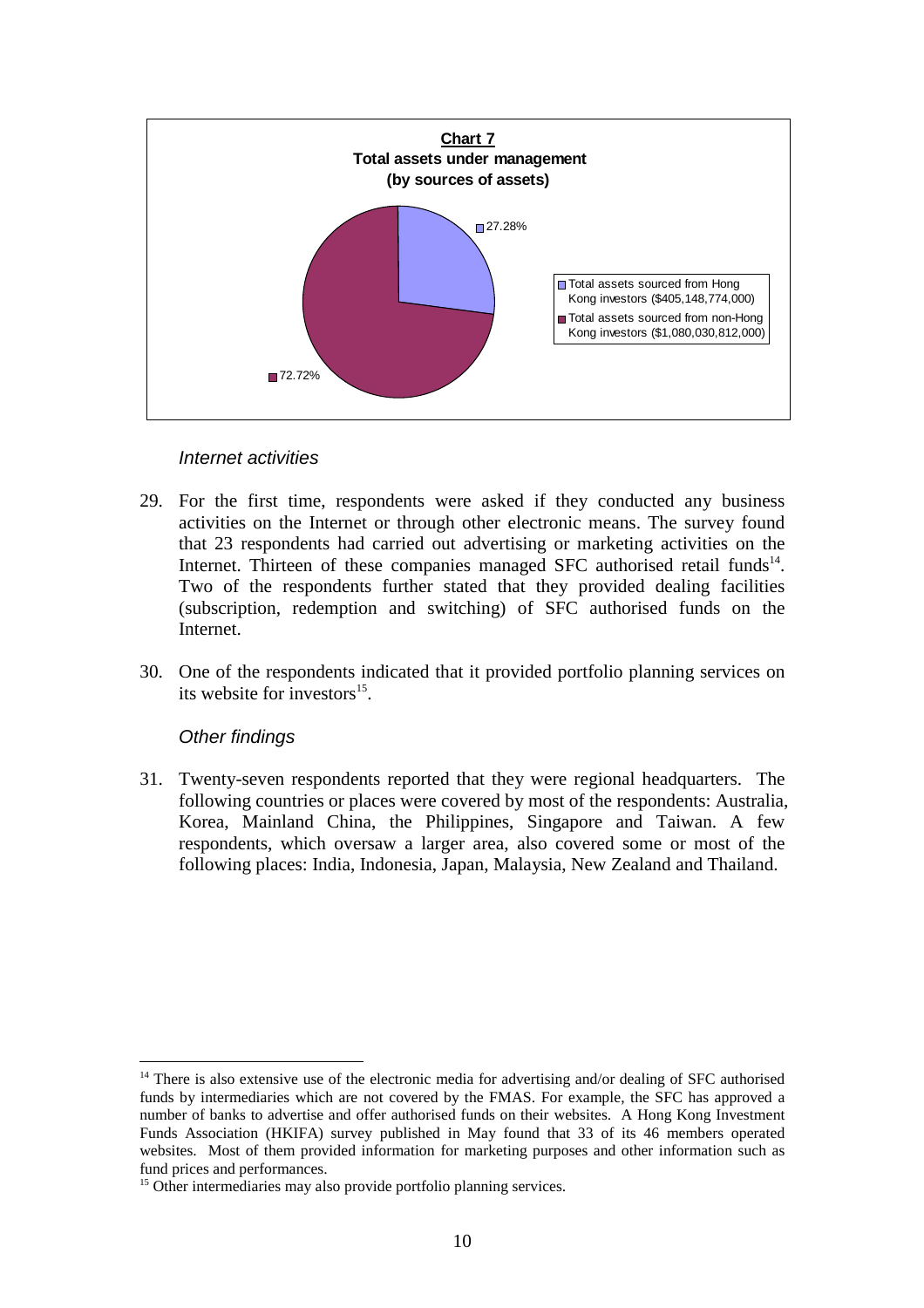## **Conclusion**

- 32. The survey has provided a snapshot of the state of the fund management industry in Hong Kong. It also offers an overview of the circumstances of the individual respondents, and their changes from a year ago. As evidenced by the decline in assets under management, 2000 had been a challenging year for practitioners. It is important that the Commission strengthens its efforts to understand the needs of the industry and take appropriate actions to ensure that Hong Kong maintains its status as a leading fund centre in the region.
- 33. In this regard, the Commission will ensure that it keeps an open and active dialogue with the industry. The industry will continue to be consulted on important policy proposals, which in turn will be implemented in a pragmatic manner.
- 34. However, certain factors contributing to the fall in AUM were not directly related to the competitiveness of the Hong Kong market. For example, the drop in equity prices in the leading markets had adversely affected all fund managers – not only SFC registrants or exempt persons – who had held stocks. The "domestication" exercise was by no means insignificant, but it did not represent a vote of no confidence in the Hong Kong market.
- 35. The Commission has made a lot of efforts to try and anticipate issues faced by the industry and respond to them. It aims to foster a friendly regulatory environment for local fund practitioners and to attract international businesses to Hong Kong, while ensuring that investor protection is not compromised. It is hoped that investors will benefit from a greater choice of investment products and high quality asset management services.